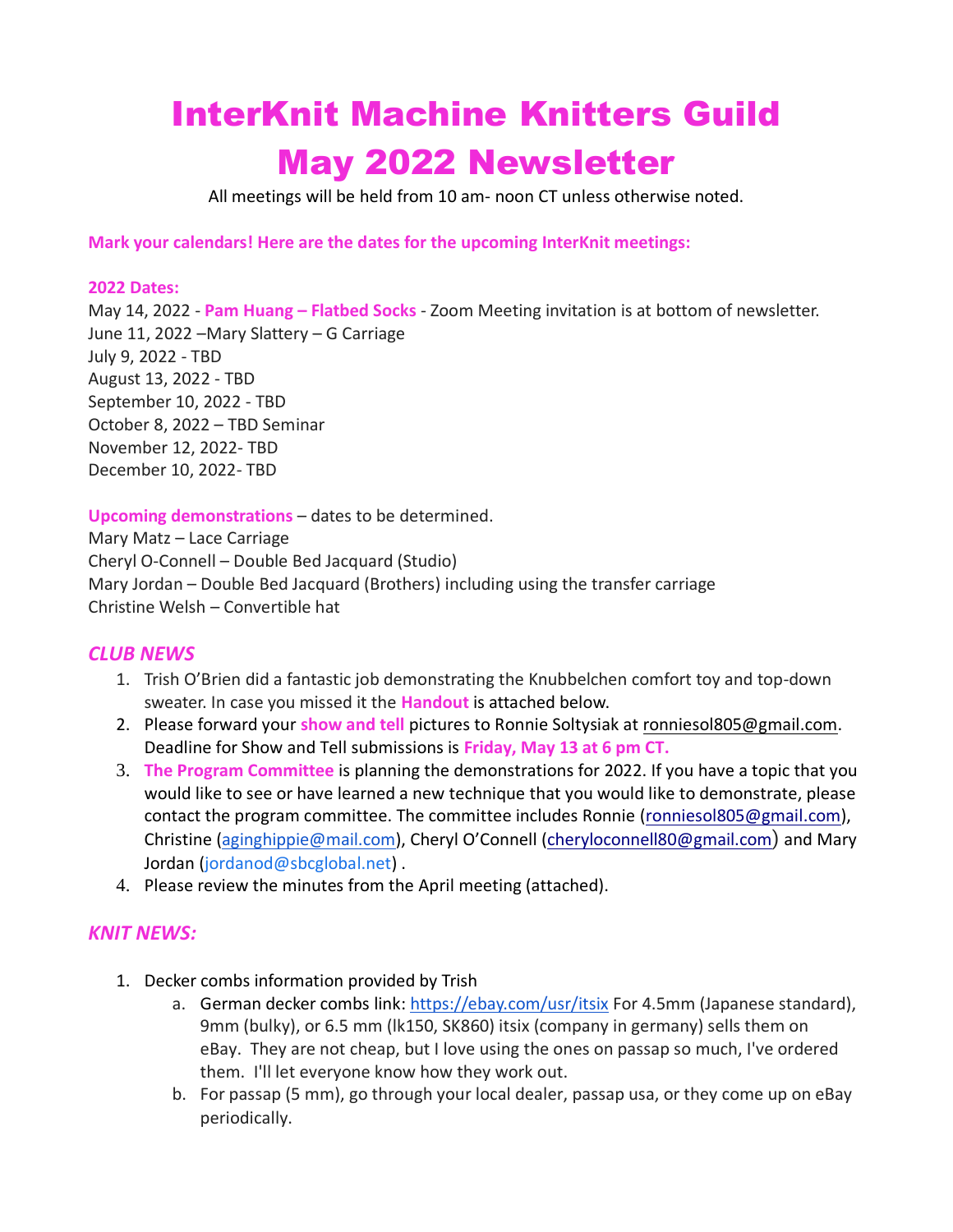- 2. Trish also provided information about the non-wool self-patterning sock yarn: [https://www.michaels.com/perfect-pair-yarn-by-loops-and](https://www.michaels.com/perfect-pair-yarn-by-loops-and-threads/10553979.html?r=g&cm_mmc=PLASearch-_-google-_-MICH_Shopping_US_N_Knitting+%26+Crochet_High+Margin_Smart_BOPIS_N-_-&Kenshoo_ida=&kpid=go_cmp-15014034601_adg-129468141260_ad-554688854567_pla-1443961772071_dev-m_ext-_prd-10553979&gclid=CjwKCAjw3cSSBhBGEiwAVII0Z7QaeOl9YqshAgaCDOSZ1clVUEGHBug4bv7ZB2_7wOUfrQIalL-FVxoCTlwQAvD_BwE)[threads/10553979.html?r=g&cm\\_mmc=PLASearch-\\_-google-\\_-](https://www.michaels.com/perfect-pair-yarn-by-loops-and-threads/10553979.html?r=g&cm_mmc=PLASearch-_-google-_-MICH_Shopping_US_N_Knitting+%26+Crochet_High+Margin_Smart_BOPIS_N-_-&Kenshoo_ida=&kpid=go_cmp-15014034601_adg-129468141260_ad-554688854567_pla-1443961772071_dev-m_ext-_prd-10553979&gclid=CjwKCAjw3cSSBhBGEiwAVII0Z7QaeOl9YqshAgaCDOSZ1clVUEGHBug4bv7ZB2_7wOUfrQIalL-FVxoCTlwQAvD_BwE) [MICH\\_Shopping\\_US\\_N\\_Knitting+%26+Crochet\\_High+Margin\\_Smart\\_BOPIS\\_N-\\_-](https://www.michaels.com/perfect-pair-yarn-by-loops-and-threads/10553979.html?r=g&cm_mmc=PLASearch-_-google-_-MICH_Shopping_US_N_Knitting+%26+Crochet_High+Margin_Smart_BOPIS_N-_-&Kenshoo_ida=&kpid=go_cmp-15014034601_adg-129468141260_ad-554688854567_pla-1443961772071_dev-m_ext-_prd-10553979&gclid=CjwKCAjw3cSSBhBGEiwAVII0Z7QaeOl9YqshAgaCDOSZ1clVUEGHBug4bv7ZB2_7wOUfrQIalL-FVxoCTlwQAvD_BwE) [&Kenshoo\\_ida=&kpid=go\\_cmp-15014034601\\_adg-129468141260\\_ad-554688854567\\_pla-](https://www.michaels.com/perfect-pair-yarn-by-loops-and-threads/10553979.html?r=g&cm_mmc=PLASearch-_-google-_-MICH_Shopping_US_N_Knitting+%26+Crochet_High+Margin_Smart_BOPIS_N-_-&Kenshoo_ida=&kpid=go_cmp-15014034601_adg-129468141260_ad-554688854567_pla-1443961772071_dev-m_ext-_prd-10553979&gclid=CjwKCAjw3cSSBhBGEiwAVII0Z7QaeOl9YqshAgaCDOSZ1clVUEGHBug4bv7ZB2_7wOUfrQIalL-FVxoCTlwQAvD_BwE)[1443961772071\\_dev-m\\_ext-\\_prd-](https://www.michaels.com/perfect-pair-yarn-by-loops-and-threads/10553979.html?r=g&cm_mmc=PLASearch-_-google-_-MICH_Shopping_US_N_Knitting+%26+Crochet_High+Margin_Smart_BOPIS_N-_-&Kenshoo_ida=&kpid=go_cmp-15014034601_adg-129468141260_ad-554688854567_pla-1443961772071_dev-m_ext-_prd-10553979&gclid=CjwKCAjw3cSSBhBGEiwAVII0Z7QaeOl9YqshAgaCDOSZ1clVUEGHBug4bv7ZB2_7wOUfrQIalL-FVxoCTlwQAvD_BwE)[10553979&gclid=CjwKCAjw3cSSBhBGEiwAVII0Z7QaeOl9YqshAgaCDOSZ1clVUEGHBug4bv7ZB2](https://www.michaels.com/perfect-pair-yarn-by-loops-and-threads/10553979.html?r=g&cm_mmc=PLASearch-_-google-_-MICH_Shopping_US_N_Knitting+%26+Crochet_High+Margin_Smart_BOPIS_N-_-&Kenshoo_ida=&kpid=go_cmp-15014034601_adg-129468141260_ad-554688854567_pla-1443961772071_dev-m_ext-_prd-10553979&gclid=CjwKCAjw3cSSBhBGEiwAVII0Z7QaeOl9YqshAgaCDOSZ1clVUEGHBug4bv7ZB2_7wOUfrQIalL-FVxoCTlwQAvD_BwE) [\\_7wOUfrQIalL-FVxoCTlwQAvD\\_BwE](https://www.michaels.com/perfect-pair-yarn-by-loops-and-threads/10553979.html?r=g&cm_mmc=PLASearch-_-google-_-MICH_Shopping_US_N_Knitting+%26+Crochet_High+Margin_Smart_BOPIS_N-_-&Kenshoo_ida=&kpid=go_cmp-15014034601_adg-129468141260_ad-554688854567_pla-1443961772071_dev-m_ext-_prd-10553979&gclid=CjwKCAjw3cSSBhBGEiwAVII0Z7QaeOl9YqshAgaCDOSZ1clVUEGHBug4bv7ZB2_7wOUfrQIalL-FVxoCTlwQAvD_BwE)
- 3. **If you think you can't demonstrate watch the video that is attached to the newsletter!**

## *OTHER RESOURCES:*

Interknit website - <http://www.interknitmk.org/> InterKnit Machine Knitters Facebook Group: <https://www.facebook.com/groups/1387248608130275> [Techknitters](https://www.facebook.com/groups/412997732183482/) meet the first Monday of the month at 10:00 am. Julie's Podcast:<http://handymachineknitting.libsyn.com/> LK150 (Knitting Machine Club) - 4th Saturday of Month, 10am - 3pm Diana Sullivan blogspot is: <http://diananatters.blogspot.com/> Garment Designer Webinars:<http://www.cochenille.com/events/category/webinars> Susan Guagliumi's blog:<http://susanguagliumi.com/> Ask Jack's favorite chemicals, [click here](http://www.theanswerlady.com/AskJackonchemicalsforknittingmachinemaintenance.html) for the link! Passap Newsletter, [click here](https://groups.yahoo.com/neo/groups/PassapNewsletter/files/2018/) for the link! Mary Matz's [TwistedYarns.com](file:///C:/Users/maryt/Documents/Interknit/Newsletters/2020/TwistedYarns.com) or you can go to her [YouTube channel Twisted Yarns](https://www.youtube.com/channel/UCmVK0U_vKShE8bRMnxSejtA) Drew Ariana: Machine Knitting repairs: studio@mrknitwear.com Harold at Knit Knack Shop in Peru IN is no longer doing repairs. They recommend Shawn in MN as he still does the repairs. His phone number is 507 934 3741. Mkgsd.com (San Diego machine knitters guild) Machine Knitting Monthly: If anyone wants to subscribe to the magazine, go to Dorothy Rosman's website [www.customknitsmfg.com.](http://www.customknitsmfg.com/)

Veronica Soltysiak is inviting you to a scheduled Zoom meeting.

Topic: InterKnits Virtual Meeting Time: Apr 9, 2022 09:30 AM Central Time (US and Canada) Every month on the Second Sat, 9 occurrence(s)

 May 14, 2022 09:30 AM Jun 11, 2022 09:30 AM Jul 9, 2022 09:30 AM Aug 13, 2022 09:30 AM Sep 10, 2022 09:30 AM Oct 8, 2022 09:30 AM Nov 12, 2022 09:30 AM Dec 10, 2022 09:30 AM

Please download and import the following iCalendar (.ics) files to your calendar system. Monthly: [https://us02web.zoom.us/meeting/tZAvde2oqDsvHtaA0OWkteqokpl0rSz8czUs/ics?i](https://us02web.zoom.us/meeting/tZAvde2oqDsvHtaA0OWkteqokpl0rSz8czUs/ics?icsToken=98tyKuGsrDkuGtKVtR2FRpwIAIjoLPTwpmJYgrdcvU_KNCtHZxL5PfJOYqBMCoDT)